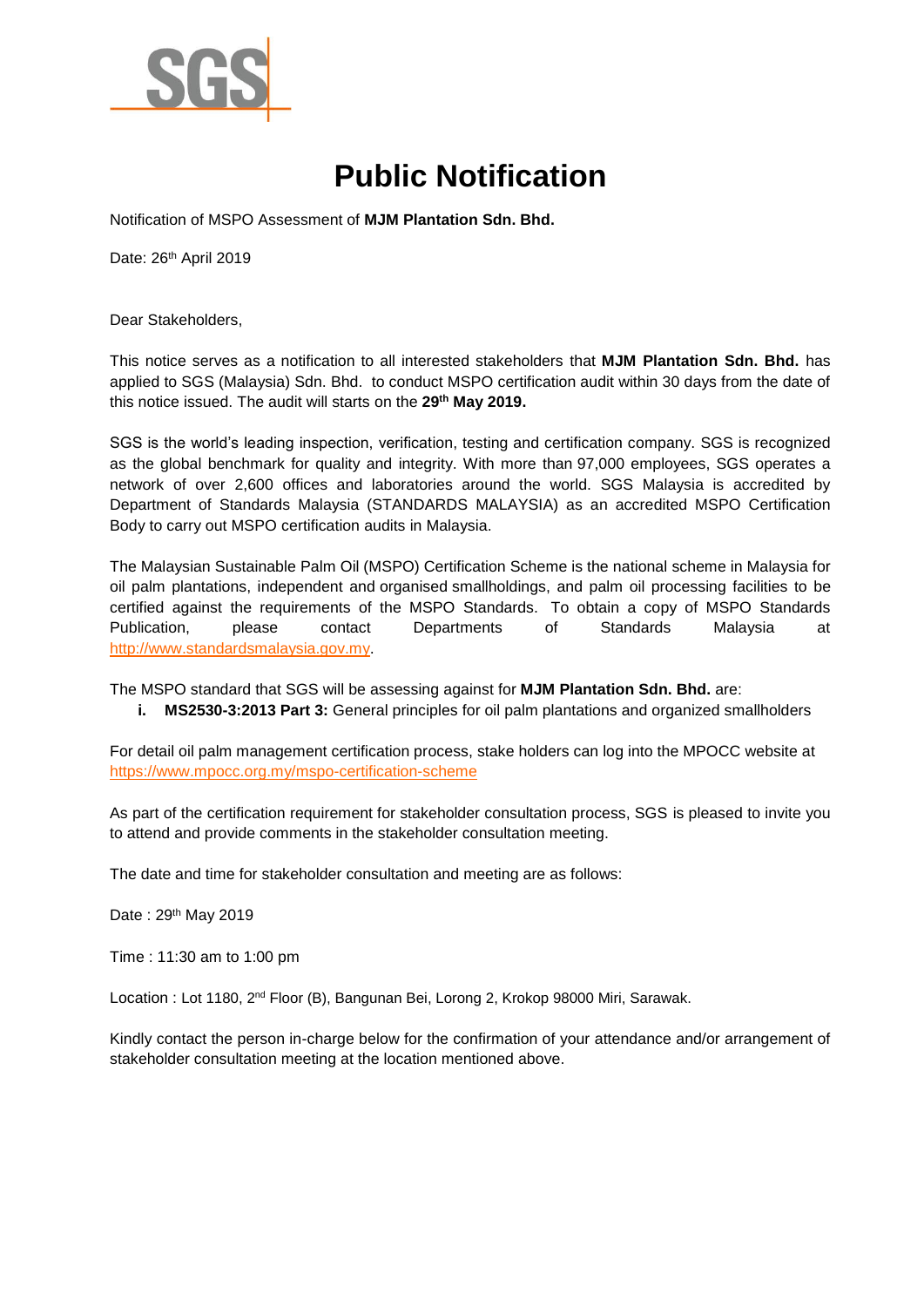**MJM Plantation Sdn. Bhd.** 

**Ms Joanne Jong**  Admin Executive (Malaysia)

## **MJM Plantation Sdn. Bhd.**

Lot 1180, 2nd Floor (B), Bangunan Bei, Lorong 2, Krokop 98000 Miri, Sarawak.

Phone no: +6016 854 9680

Fax no: +6085 413 264

E-mail: [Joanne@puigroups.com](mailto:Joanne@puigroups.com)

Note \*: If you are unable to attend the meeting you are most welcome to meet our audit team and convey your comments during any of the audit days.

| <b>Estate</b>                      |                 |                              |                  |                   |
|------------------------------------|-----------------|------------------------------|------------------|-------------------|
| <b>Name of Estate</b>              | <b>Location</b> | <b>Geo-Coordinates (GPS)</b> |                  | <b>Plantation</b> |
|                                    |                 | Latitude                     | <b>Longitude</b> | Area (ha)         |
| <b>MJM Plantation</b><br>Sdn. Bhd. | Suai            | 3°46'24.21"N                 | 113°38'52.26"E   | 320.00            |

The assessor team for the certification assessment will consist of:

|                              | Lead Auditor for Best Agricultural Practice, Integrated<br>Pest<br>Management, worker welfare, Social aspect and Supply Chain      |  |
|------------------------------|------------------------------------------------------------------------------------------------------------------------------------|--|
| <b>Mr Abdul Khalik Arbi</b>  | Lead Auditor for Quality Management System, Environment<br>Management System, safety and health, and fluent in local<br>languages. |  |
|                              | Lead Auditor for social aspect, workers welfare and fluent in local<br>languages                                                   |  |
|                              | Auditor for Best Agricultural Practice, Integrated Pest Management,<br>worker welfare, Social aspect and Supply Chain              |  |
| <b>Mr Jeffrey Denis Ridu</b> | Auditor for Quality Management System, Environment Management<br>System, safety and health, and fluent in local languages.         |  |
|                              | Auditor for social aspect, workers welfare and fluent in local<br>languages                                                        |  |

The purpose of this public notification is because SGS being the certification body in charged would like to seek the views and opinions of the stakeholder groups with regards to the oil palm management issues relating to the management unit so as to determine the level of compliance of the management unit with the requirements of MSPO standards. Interested stakeholders can provide comments (if any) on any of the following matters related to the site management unit on the following issues:

- a) Environmental protection within the estate or mill including use of pesticide and effluent management.
- b) Biodiversity within the estate and mill
- c) Opportunities for employment
- d) Contribution for local development
- e) Provision of housing, sanitation, facility and education support

Lot 3 & Lot 4, Persiaran Jubli Perak, Seksyen 22, 40300 Shah Alam, SGS (Malaysia) Sdn Bhd | Selangor, MALAYSIA Tel: 603 -76270080 Fax: 603 -76270082 [www.sgs.com](http://www.sgs.com/)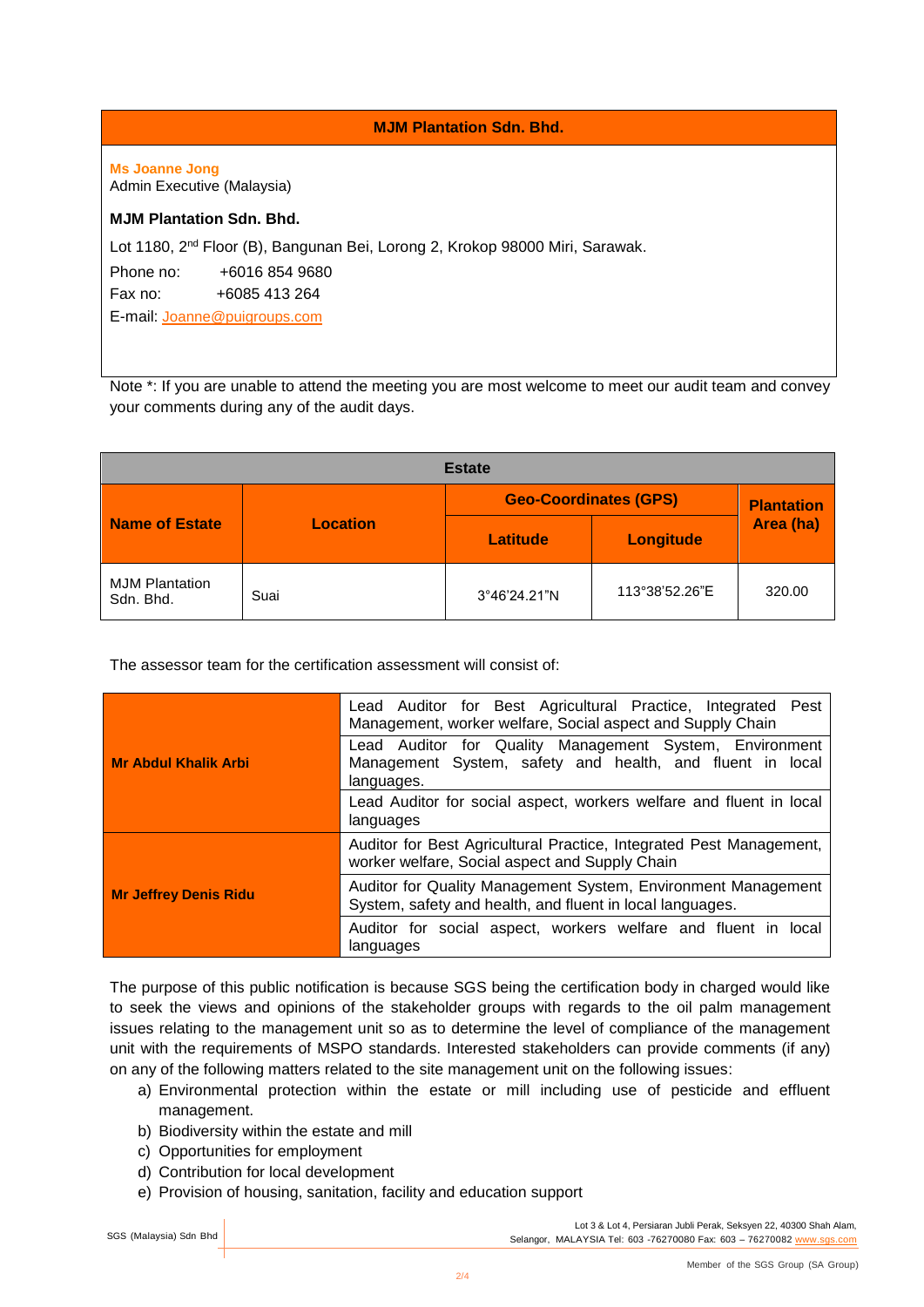## f) Other issues related with the assessment

SGS maintains confidentiality at all levels of its organization concerning information obtained in the course of its business and in particular this MSPO certification process. No information will be disclosed to any third party unless in response to legal process or required by the MPOCC of the MSPO accreditation body, after providing the Client and/or Stakeholders with a copy of such process or requirement. Otherwise, no information received shall be disclosed without prior consent of the stakeholder group concerned.

Therefore, all stakeholders can come to SGS with full confidence to provide their views and comments as SGS is bonded by the confidentiality principles and rules as embedded in the MSPO Accreditation policies and scheme owner's procedure.

We invite all stakeholders to take part in this consultation process as you can make a positive contribution to the certification decision. We invite you to raise any issues, both positive and negative, by sending a written response by mail, fax or e-mail to SGS (Malaysia) Sdn. Bhd.

Please include the following details in case we may need to contact for your clarification on any issues raised.

| <b>Name</b>      |  |
|------------------|--|
| <b>Address</b>   |  |
|                  |  |
| <b>Telephone</b> |  |
| E-mail           |  |

If you wish your comments and views to be treated in full confidential manner or remain anonymous, you can mark your reply 'IN CONFIDENCE' and send the letter or mail to: